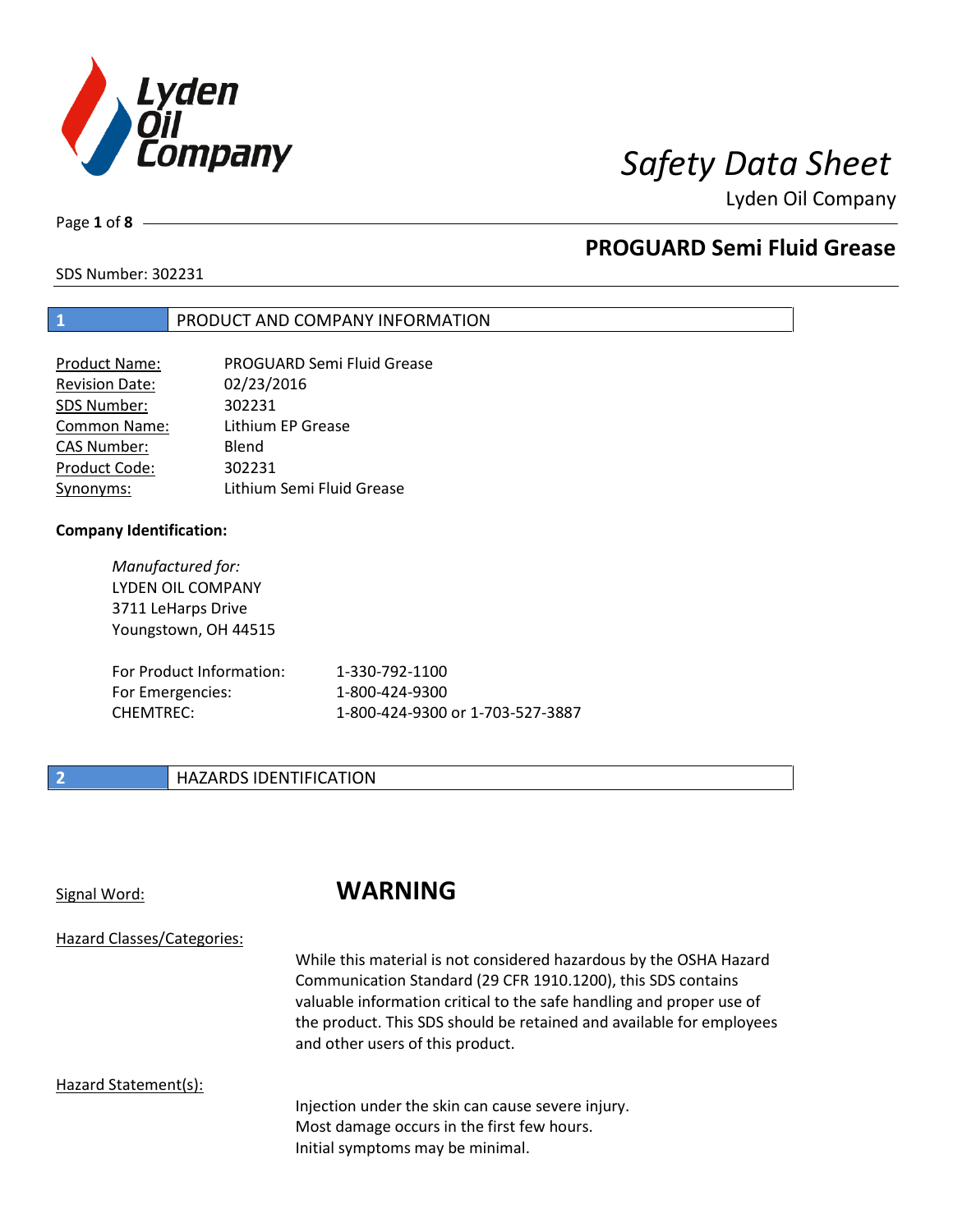

Page **2** of **8**

# **PROGUARD Semi Fluid Grease**

SDS Number: 302231 Precaution Statement(s):

P101: If medical advice is needed, have product container or label at hand. P102: Keep out of reach of children. P103: Read label before use. P262: Do not get in eyes, on skin, or on clothing. P305+351+338: IF IN EYES: Rinse cautiously with water for several minutes. Remove contact lenses if present and easy to do – continue rinsing. P301: IF SWALLOWED: Do NOT induce vomiting. P314: Get medical advice/attention if you feel unwell. P501: Dispose of contents/container in accordance with local/regional/national/international regulation.

Other Hazard Statement(s):

-NFPA Ratings: Health  $= 1$  $Fire = 1$ Reactivity  $= 0$ 

## **3** COMPOSITION / INFORMATION ON INGREDIENTS

Ingredients:

*Mixture of the substances listed below with nonhazardous additions.*

| <b>Chemical Name</b>     | <b>CAS Number</b> | Percentage |
|--------------------------|-------------------|------------|
| Non Hazardous Components | N/A               | N/A        |

*\*Any concentration shown as a range is to protect confidentiality or is due to batch variation.*

**4** FIRST AID MEASURES

Description of First Aid Measures:

Inhalation:

Remove victim to fresh air and keep at rest in a position comfortable for breathing. Get medical attention if symptoms occur.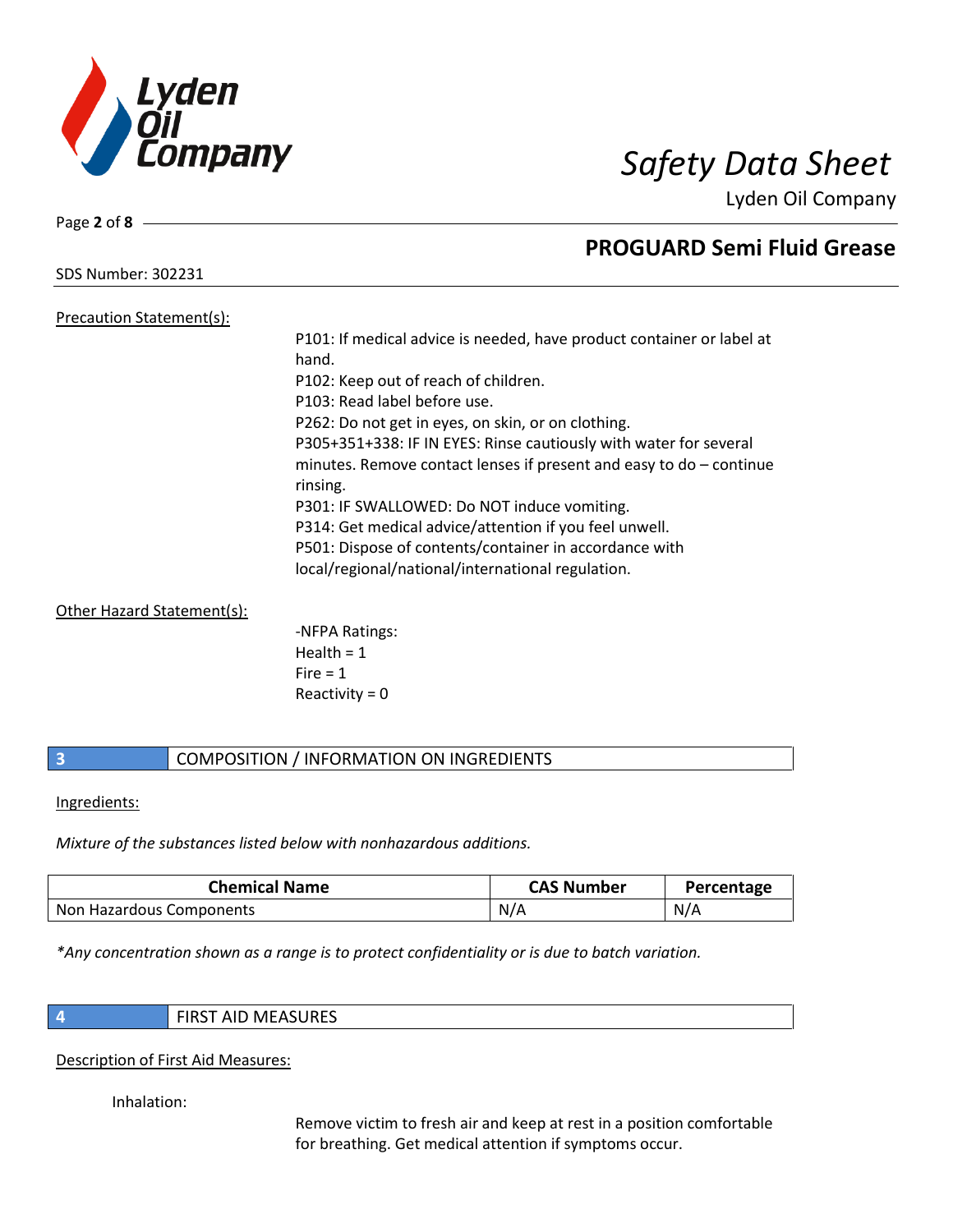

| Page 3 of 8                                   |                        |                                                                                                                                                                                                                   |
|-----------------------------------------------|------------------------|-------------------------------------------------------------------------------------------------------------------------------------------------------------------------------------------------------------------|
| <b>SDS Number: 302231</b>                     |                        | <b>PROGUARD Semi Fluid Grease</b>                                                                                                                                                                                 |
| Skin Contact:                                 |                        | Flush contaminated skin with plenty of water. Remove contaminated<br>clothing and shoes. Get medical attention if symptoms occur.                                                                                 |
|                                               |                        |                                                                                                                                                                                                                   |
| Eye Contact:                                  |                        | Immediately flush eyes with plenty of water, occasionally lifting the<br>upper and lower eyelids. Check for and remove any contact lenses.<br>Get medical attention if irritation occurs.                         |
| Ingestion:                                    |                        |                                                                                                                                                                                                                   |
|                                               | if symptoms occur.     | Wash out mouth with water. Remove victim to fresh air and keep at<br>rest in a position comfortable for breathing. Do not induce vomiting<br>unless directed to do so by medical personnel. Get medical attention |
| Symptoms and Effects, both acute and delayed: |                        |                                                                                                                                                                                                                   |
|                                               |                        | Injection of pressurized hydrocarbons can cause<br>severe permanent tissue damage.<br>Initial symptoms may be minor.                                                                                              |
| <b>Recommended Actions:</b>                   |                        | Treat symptomatically. Contact poison treatment<br>specialist immediately if large quantities have been<br>ingested or inhaled.                                                                                   |
| 5                                             | FIRE FIGHTING MEASURES |                                                                                                                                                                                                                   |
| Recommended Fire-Extinguishing Equipment:     |                        | Use dry powder, foam, or carbon dioxide fire<br>extinguishers. Water may be ineffective in fighting<br>an oil fire unless used by experienced fire fighters.                                                      |
| Possible Hazards During a Fire:               |                        | Hazardous combustion products may include: A<br>complex mixture of airborne solid and liquid<br>particulates and gases (smoke). Carbon monoxide.<br>Unidentified organic and inorganic compounds.                 |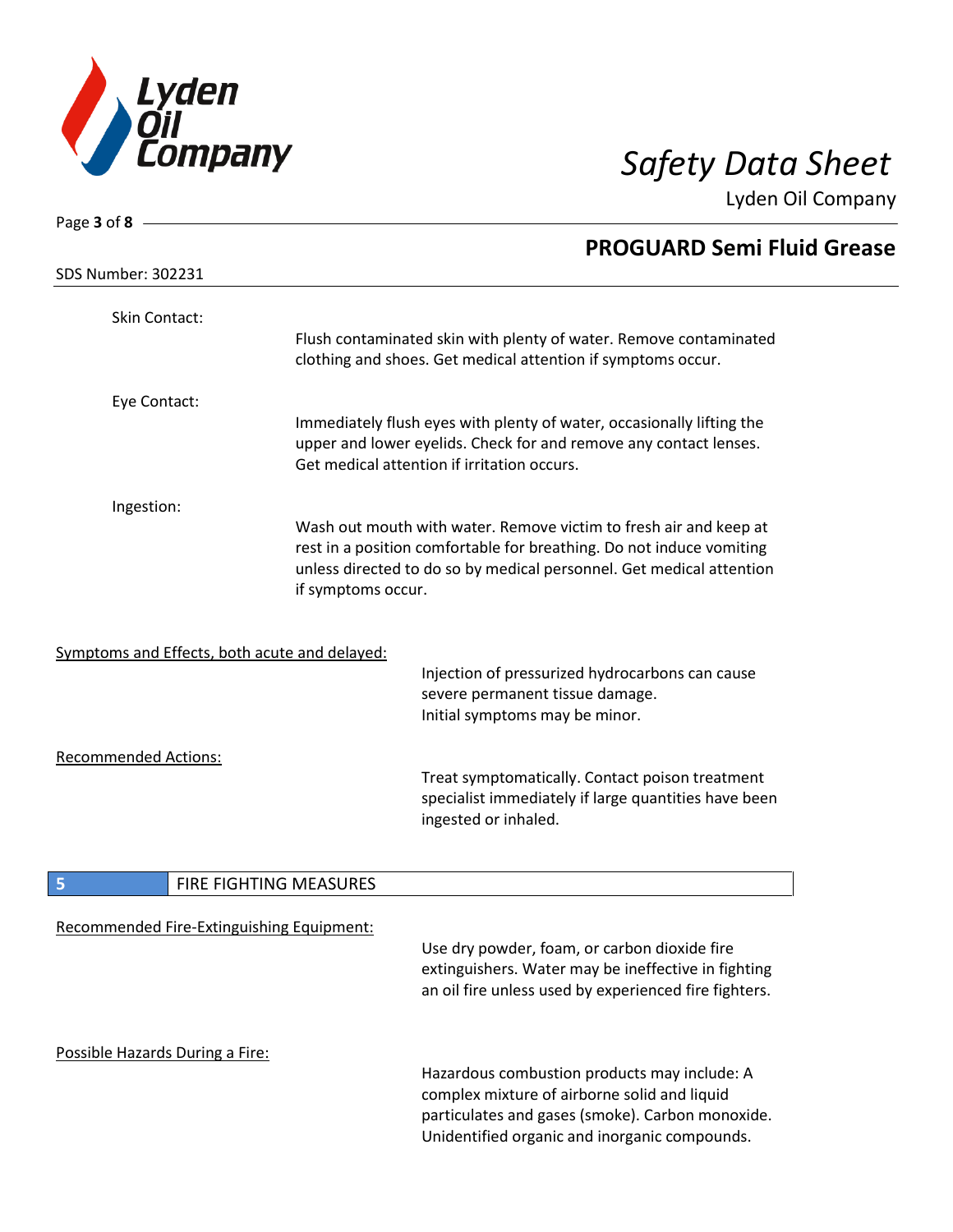

SDS Number: 302231

Page **4** of **8**

# **PROGUARD Semi Fluid Grease**

Recommendations to Firefighters:

Proper protective equipment including breathing apparatus.

| 6                                 | <b>ACCIDENTAL RELEASE MEASURES</b> |                                                   |
|-----------------------------------|------------------------------------|---------------------------------------------------|
| <b>Personal Precautions:</b>      |                                    |                                                   |
|                                   |                                    | Avoid contact with skin, eyes, and clothing.      |
|                                   |                                    | Keep away from sources of ignition.               |
|                                   |                                    |                                                   |
| <b>Emergency Procedures:</b>      |                                    | Contain spilled material, collect in suitable and |
|                                   |                                    | properly labeled containers.                      |
|                                   |                                    |                                                   |
|                                   |                                    |                                                   |
| <b>Environmental Precautions:</b> |                                    |                                                   |
|                                   |                                    | Do not allow to reach sewage system or any water  |
|                                   |                                    | course.<br>Do not allow to enter ground waters.   |
|                                   |                                    |                                                   |
| Cleanup Procedures:               |                                    |                                                   |
|                                   |                                    | Pick up excess with inert absorbant material.     |
|                                   |                                    |                                                   |
| $\overline{7}$                    | <b>HANDLING AND STORAGE</b>        |                                                   |
|                                   |                                    |                                                   |
| <b>Handling Precautions:</b>      |                                    |                                                   |
|                                   |                                    | Handle with care and avoid spillage on the floor. |
|                                   |                                    | Do not cut, weld, drill, grind, braze, or solder  |
|                                   |                                    | container.                                        |
| <b>Storage Requirements:</b>      |                                    |                                                   |
|                                   |                                    | Keep container tightly sealed.                    |
|                                   |                                    | Keep away from sources of ignition.               |
|                                   |                                    |                                                   |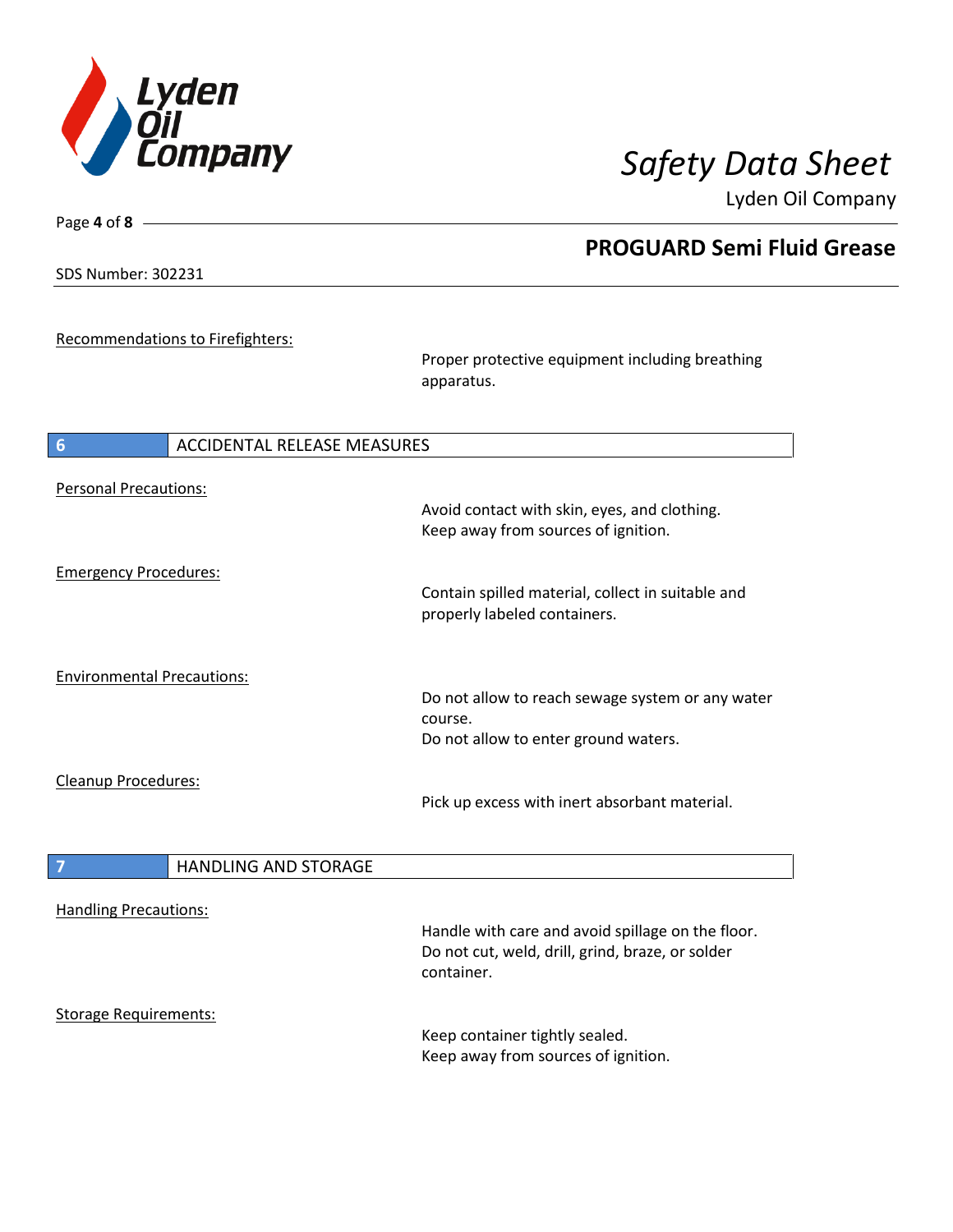

SDS Number: 302231

Page **5** of **8**

## **PROGUARD Semi Fluid Grease**

## **8** EXPOSURE CONTROLS / PERSONAL PROTECTION

Exposure Limits:

No data available.

Engineering Controls:

All ventilation should be designed in accordance with OSHA standard (29 CFR 1910.94).

Personal Protective Equipment:

Wash hands before breaks and at the end of work. Use safety glasses and gloves.

## **9** PHYSICAL AND CHEMICAL PROPERTIES

Color: Dark Amber Physical State: Solid, Buttery Texture Odor: Mild Petroleum Odor Threshold: Data not available pH: Data not available Melting Point: Data not available Boiling Point: Data not available Boiling Range: Data not available Flammability: Data not available Flammability Limits: Data not available Vapor Pressure: <1 mmHg at 20° C Vapor Density:  $>10$  (air = 1) Relative Density: 0.88 Solubilities: Insoluble in water Partition Coefficient: Data not available Auto-Ignition Temperature: Data not available Decomposition Temperature: Data not available Viscosity: **Data not available** 

Flash Point: >150° C / >302° F (COC Method) Evaporation Rate: <1 (where Butyl Acetate = 1)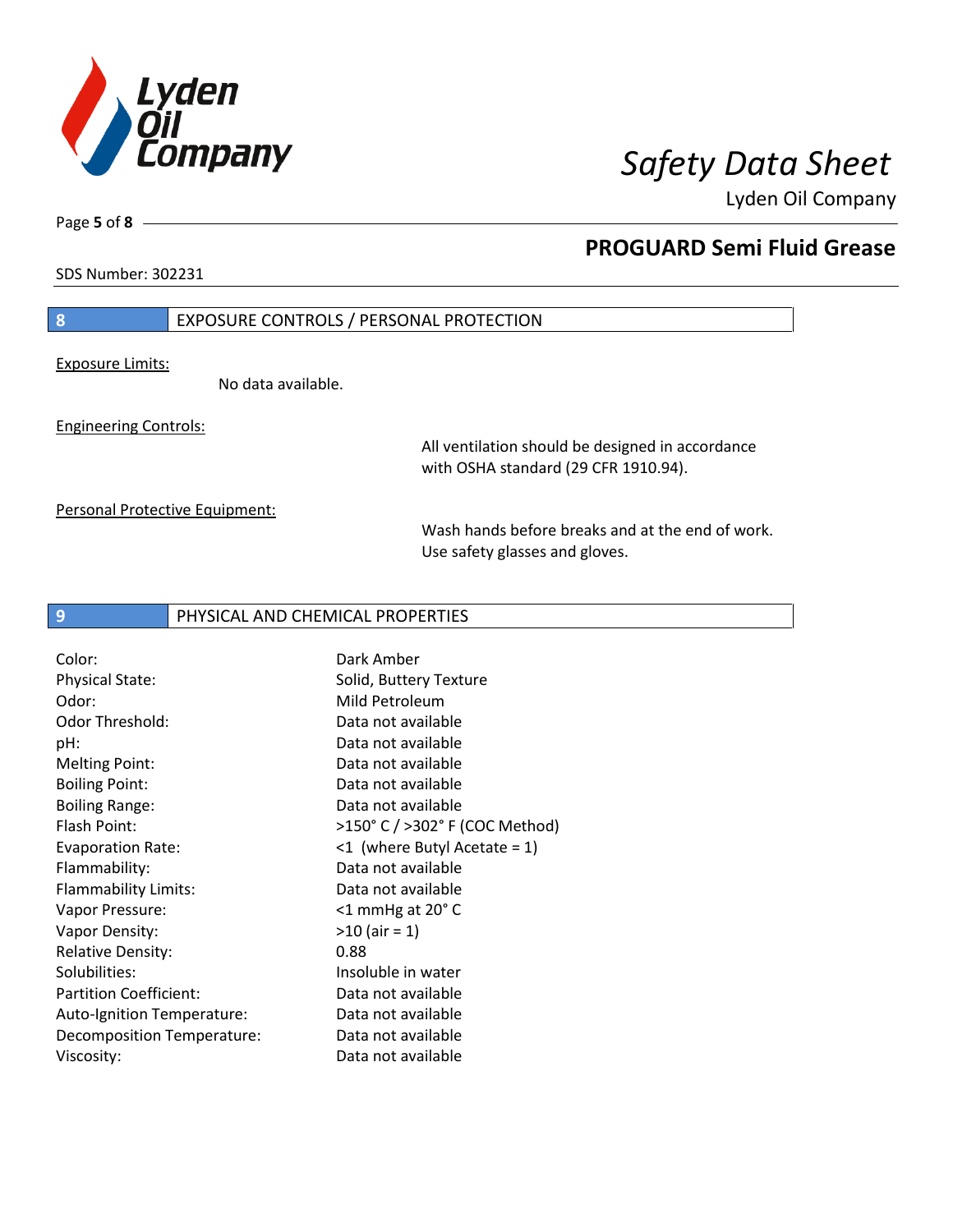

Page **6** of **8**

# **PROGUARD Semi Fluid Grease**

SDS Number: 302231

| 10                             | STABILITY AND REACTIVITY |                                                                  |
|--------------------------------|--------------------------|------------------------------------------------------------------|
| Stability:                     |                          | Stable under normal conditions.                                  |
| Reactivity:                    |                          | Not reactive under normal conditions.                            |
| <b>Conditions to Avoid:</b>    |                          | Extreme temperature, sparks, open flame, and<br>direct sunlight. |
| <b>Hazardous Reactions:</b>    |                          | No known hazardous reactions.                                    |
| <b>Incompatible Materials:</b> |                          | No further relevant information available.                       |
| <b>Decomposition Products:</b> |                          | Hazardous decomposition products are not<br>expected to form.    |

| 11                           | <b>TOXICOLOGICAL INFORMATION</b>    |                                                                                                                           |
|------------------------------|-------------------------------------|---------------------------------------------------------------------------------------------------------------------------|
| Routes of Exposure:          |                                     | Skin and eye contact are the primary routes of<br>exposure although exposure may occur following<br>accidental ingestion. |
| <b>Exposure Effects:</b>     |                                     | May be fatal if swallowed and enters airways.                                                                             |
| <b>Measures of Toxicity:</b> |                                     | No test data available.                                                                                                   |
|                              | Carcinogenic/Mutagenic Precautions: | Non-carcinogenic and not expected to be<br>mutagentic.                                                                    |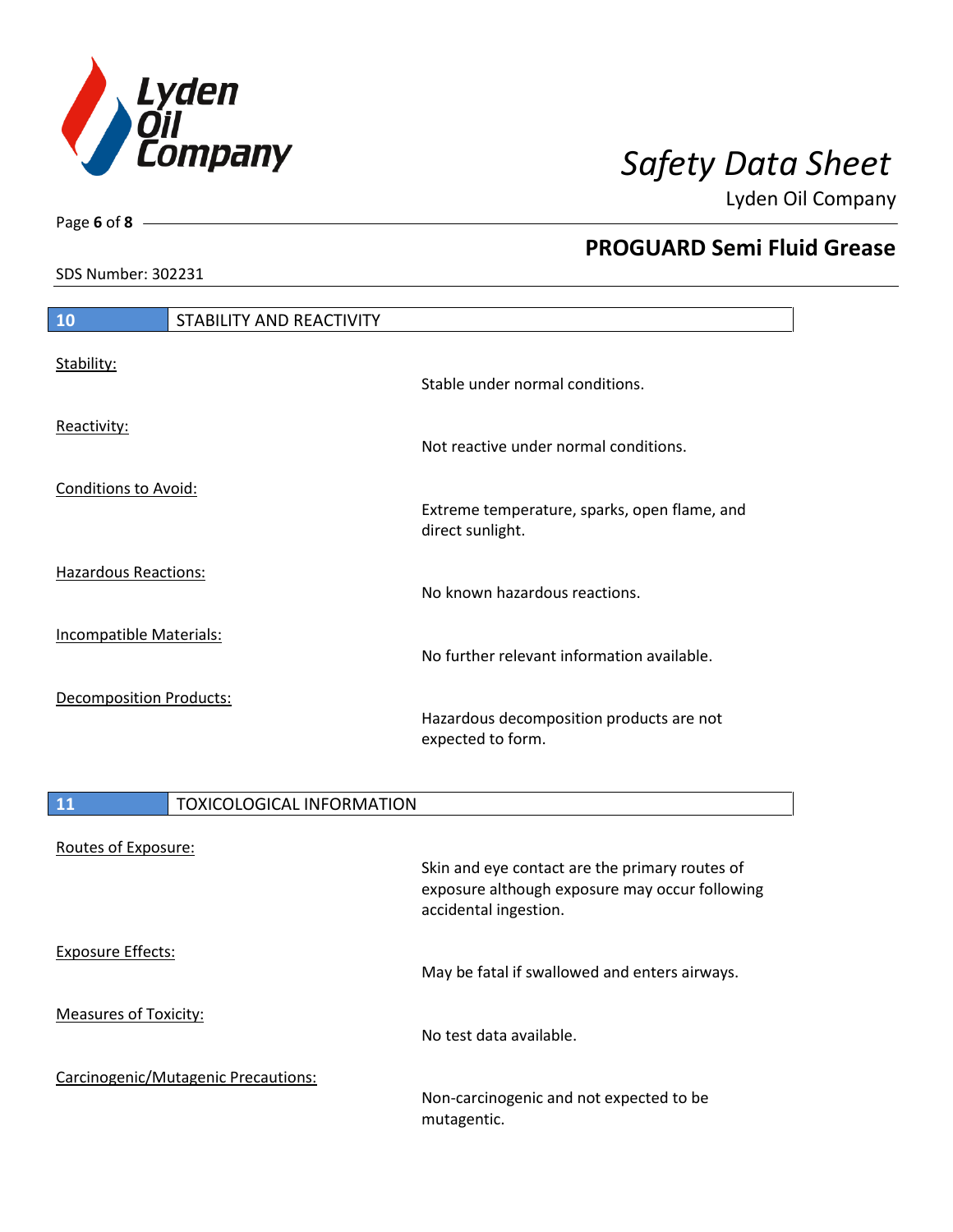

**PROGUARD Semi Fluid Grease**

Lyden Oil Company

SDS Number: 302231

Page **7** of **8**

| 12                                                                                                | <b>ECOLOGICAL INFORMATION</b>                                                               |
|---------------------------------------------------------------------------------------------------|---------------------------------------------------------------------------------------------|
| <b>Ecological Precautions:</b>                                                                    | Avoid exposing to the environment.                                                          |
| <b>Ecological Effects:</b>                                                                        | No specific environmental or aquatic data available.                                        |
| 13                                                                                                | <b>DISPOSAL CONSIDERATIONS</b>                                                              |
| Disposal Methods:                                                                                 | Dispose of waste material in accordance with all<br>local, state, and federal requirements. |
| <b>Disposal Containers:</b>                                                                       | Use properly approved container for disposal.                                               |
| <b>Special Precautions:</b>                                                                       | Do not flush to surface waters or drains.                                                   |
| 14                                                                                                | <b>TRANSPORT INFORMATION</b>                                                                |
| <b>UN Number:</b><br><b>UN Shipping Name:</b><br><b>Transport Hazard Class:</b><br>Packing Group: | Data not available<br>Data not available<br>Data not available<br>Data not available        |
| <b>Environmental Hazards:</b>                                                                     | Data not available                                                                          |
| <b>Bulk Transport Guidance:</b>                                                                   | Data not available                                                                          |
| <b>Special Precautions:</b>                                                                       |                                                                                             |

Not regulated by DOT.